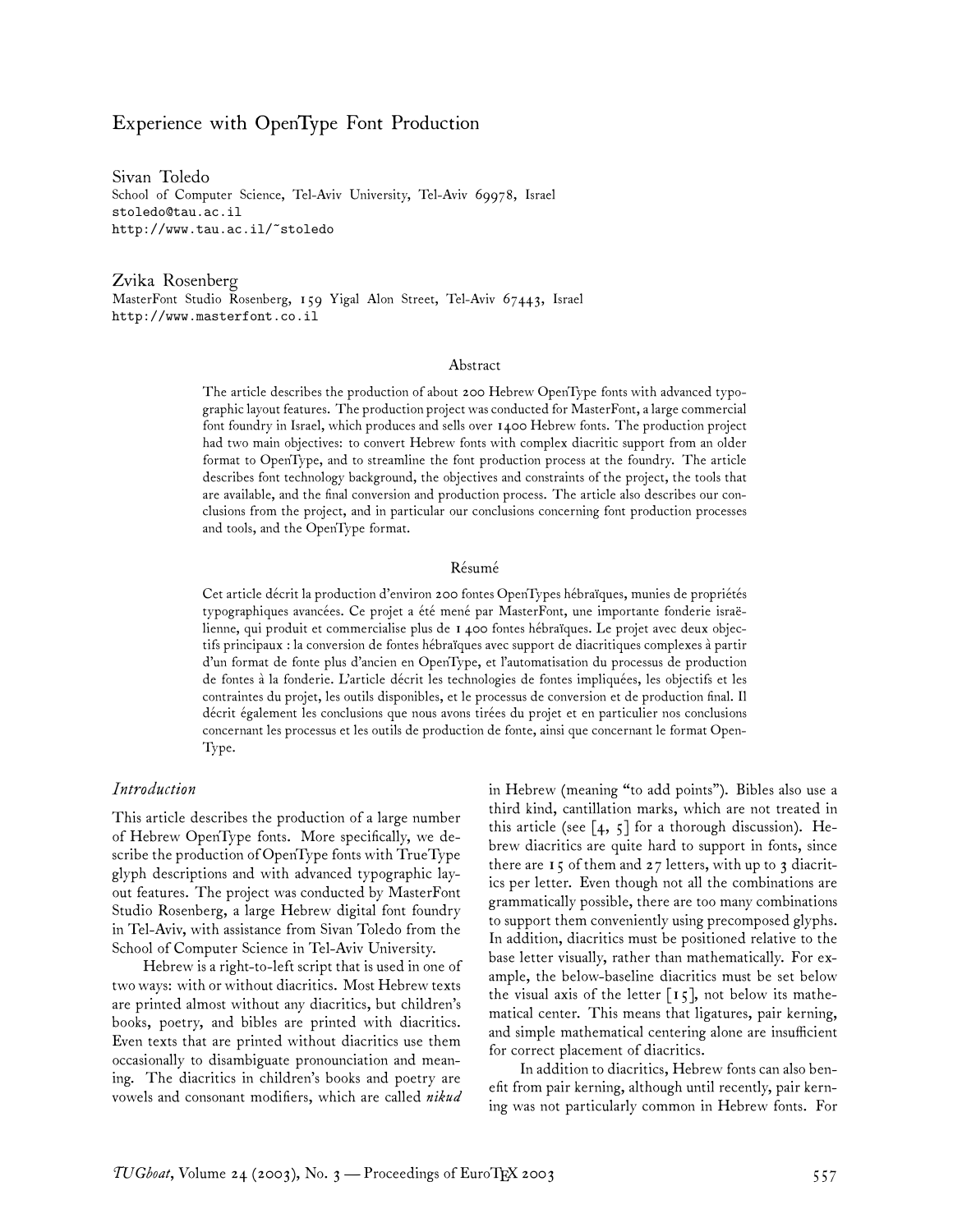further information about the Hebrew script, see  $\lceil$  I, 14, 15].

The initial objective of the project was to convert older fonts into the new OpenType format. This was motivated by the concurrent development of Adobe In-Design 2.0 ME (Middle Eastern), the first high-end page-layout program to support Hebrew OpenType features. Microsoft's Office XP also supports these features, so InDesign was not the only motivator. But it quickly became evident that the same tools that would be necessary to convert the old fonts to the new format could also be used to streamline the entire font production process at MasterFont. Therefore, the project had two objectives: to convert the old fonts to the new format, and to streamline the production process.

The rest of the paper is organized as follows. The next section provides background on font formats. Section "Diacritic-Positioning" describes how diacritic positioning information is represented in MasterFont's old fonts. Section "Objectives" describes the objectives of the project, and "Tools" describes the software tools that we used to achieve these objectives. The overall production process is described in "The Production Process", and our conclusions from this development and production experience are described in "Conclusions".

### *Font Formats*

This section describes the OpenType font format and other relevant font formats. Unfortunately, the term OpenType is somewhat vague, so this section also establishes a more precise nomenclature.

*Type 1, TrueType, and Early Extensions* The first widelyaccepted device-independent font format was the Post-Script Type I format [10]. Adobe started selling retail Type 1 fonts in 1986, and published the specification in the late 1980's, after Bitstream figured out how to produce Type 1 fonts (prior to that the specification was proprietary and only Adobe could produce Type 1 fonts). Type 1 fonts consist of two or three main parts: scalable hinted glyph descriptions, metric information, which includes glyph dimensions, advance widths, and pair kerning, and possibly bitmaps for screen previewing. Today most systems can rasterize the scalable glyph descriptions adequately, so the bitmaps are rarely necessary; Adobe distributes the Adobe Type Manager program without cost; it is a Type 1 rasterizer for older Windows and Macintosh computers without a built-in rasterizer. Type 1 fonts are relatively easy to design and produce, and today there are tens of thousands of commercial Type 1 fonts.

The next widely-accepted device-independent font format was the TrueType format  $[7, 2]$ , which was invented by Apple in the late 1980's, as part of a collaboration between Apple and Microsoft, and became the native scalable font format for both Apple Macintosh computers and Windows computers. In a TrueType font, all the data associated with the font, such as glyph descriptions, metric information, administrative information (font name, for example), and possibly bitmaps, are placed in a single file, which is organized as a collection of tables. For example, one table contains glyph descriptions, another character-to-glyph mappings, yet another table contains kerning pairs, and so on.

The kinds of data in a TrueType font are almost identical to the kinds of data in a Type 1 font, but they are organized differently and sometimes represented differently. Most importantly, glyph descriptions and hints for low-resolution rasterization are represented differently. In a Type 1 font, glyphs are represented using cubic-spline outlines with declarative hints. In a True-Type font, glyphs are represented using quadratic-spline outlines and a low-level programmable hinting language. Type 1 outlines are easier to design and hint, and most designers use cubic splines when designing fonts. Wellhinted TrueType fonts are hard to produce, but they can achieve pixel-perfect rasterization at low resolutions, something that Type 1 fonts cannot achieve. Virtually all font editors can convert one type to the other. The conversion of TrueType outlines to Type 1 outlines is lossless, but the other direction only produces an approximation. However, the approximation of a Type 1 outline by a TrueType outline can be made arbitrarily accurate and font editors produce approximations that are visually indistinguishable from the original. Hinting information is usually also converted, but not as well.

Both Adobe and Apple introduced enhancements to these font formats during the 1990s, but none became widely used. Adobe introduced the Multiple Master font technology  $\lceil \mathbf{11}, \mathbf{12} \rceil$ , which allows users to interpolate between fonts in a family. This enhancement transforms the font family from a discrete set to a continuous spectrum. For example, there aren't just medium and bold fonts, but a continuous weight axis. Apple introduced GX fonts  $\lceil 7 \rceil$  (now called AAT fonts), which are TrueType fonts with additional tables that allow continuous interpolation, like Multiple Master fonts, and which enable high-end typographic features. In particular, GX fonts can support multiple glyphs for a single character, such as swash, small caps, or old-style figures, they can reorder glyphs, and so on. Neither format became widely accepted by font vendors, probably because the fonts were too hard to produce. No major font foundry besides Adobe produced Multiple Master fonts, and only a few GX fonts were produced by Bitstream and Linotype.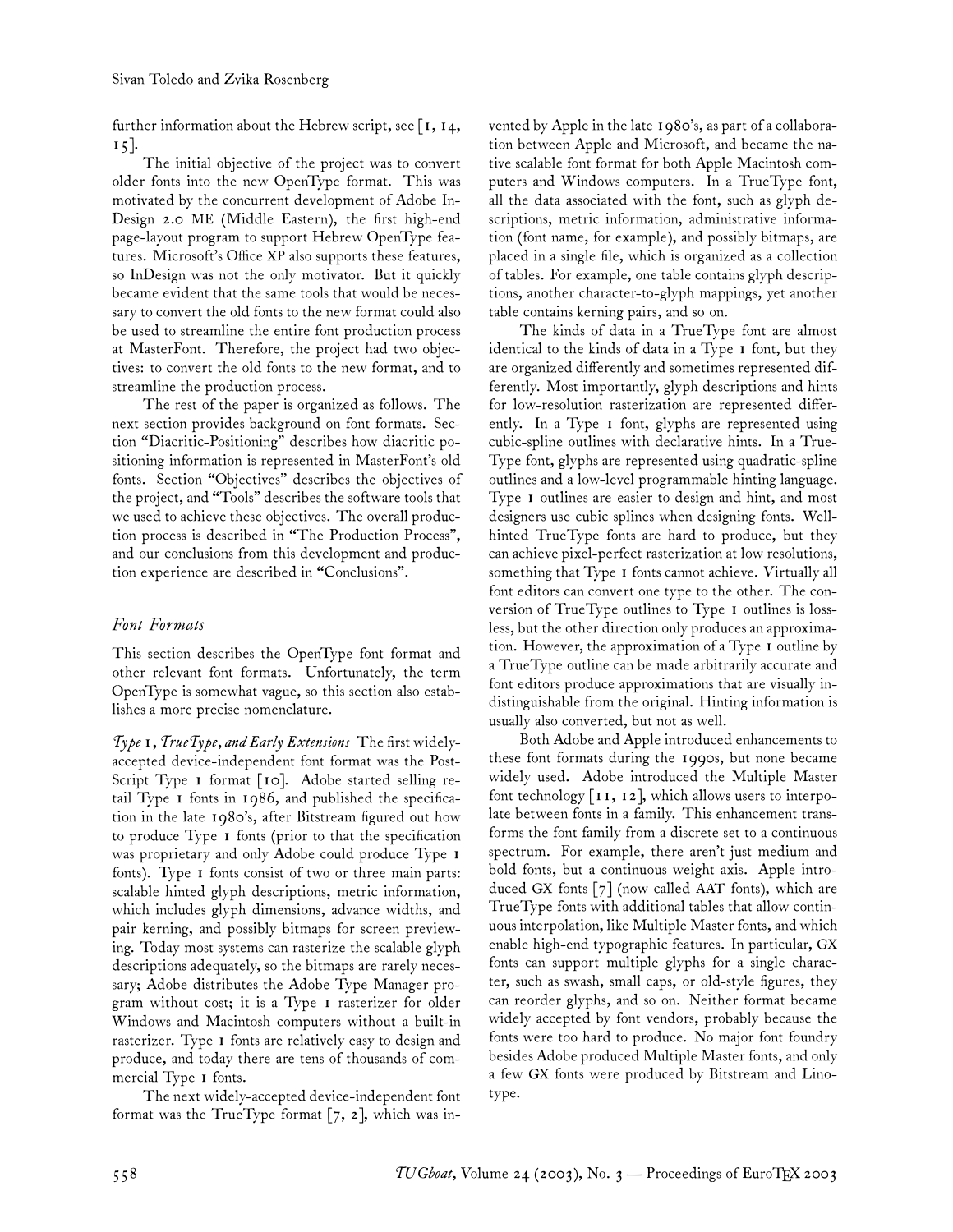*OpenType* OpenType is a new font format [3] that Microsoft and Adobe specified collaboratively. The format was first used, under the name TrueType Open, in the Arabic version of Windows 95, which was introduced in 1996. Apple later joined the specification effort and the name was changed to OpenType.

OpenType adds three capabilities to the TrueType format: advanced layout features, support for Type 1 glyph descriptions, and digital signatures. The advanced layout features are supported by five new tables:

- GDEF, which defines glyph properties and glyph sets;
- GSUB, which defines glyph substitution rules;
- GPOS, which specifies positioning information;
- JSTF, which provides justification information; and
- BASE, which provides baseline-adjustment information.

These features were designed to support layout of text in complex scripts such as Arabic, Hebrew, Indic, and East Asian scripts (Hebrew is by no means the most complex), and to support high-end typographic features such as swash letters and decorative ligatures, old-syle and proportional figures, and small capitals.

The support for Type 1 glyph descriptions is designed to allow lossless conversion of Type 1 fonts to a TrueType-like table-based file format. Such fonts use two new tables, CFF and VORG, to store a losslesslycompressed Type 1 font. Technically, the format of the CFF table corresponds to that of PostScript Type 2 fonts  $\lceil 13 \rceil$ , also known as the compact font format, but the essence of the format is a lossless representation of Type 1 glyph descriptions (outlines and hints). The need to support two kinds of glyph descriptions and hints constrained the design of the layout-related tables, in the sense that positioning information in the GPOS table could not be hinted using the normal TrueType or hinting language; a different hinting mechanism is used, which supports both Type 1 and TrueType glyphs.

The support for digitally signing fonts, which uses the DSIG table, is meant to allow users and font-using software to verify the authenticity of fonts. For example, future operating systems might require that certain system fonts are digitally signed by the operating-system's vendor, thereby preventing modified versions of these fonts from being used instead. For independent font vendors, there is currently little benefit in digitally signing fonts, since users currently do not have means to verify these signatures, and since fonts rarely pose security or stability problems to systems.

OpenType fonts with TrueType outlines can be used by any TrueType-capable software, since except for extra tables (which are allowed by the TrueType spefication), the fonts are also valid TrueType fonts. Software

such as rasterizers, layout engines, and printer drivers can simply ignore the extra tables. OpenType fonts with Type 1 outlines require special support in rasterizers and printer drivers, support beyond that required to support Type 1 and TrueType fonts. In principle any TrueTypecapable layout engine can use any OpenType font, since the metric and layout information are compatible (an exception is pair-kerning information, which can appear in either the 'kern' table or the GPOS table or both in a font with TrueType glyphs, but only in the GPOS table in a font with Type 1 glyphs). To emphasize the fact that OpenType fonts with TrueType glyphs can be used by any TrueType-capable software, whereas special support is required for fonts with Type 1 fonts, files containing the first kind use the ttf or ttc extension, whereas files containing the second kind use the otf extension.

So what is an OpenType font? According to the Microsoft/Adobe specification, any font that conforms to the specification, including both TrueType and Type 1 glyphs, with or without advanced layout tables and digital signatures. This is somewhat confusing, especially since the file icons in Windows do not correspond to the glyph descriptions (Windows 2000 and XP use the 'O' icon for otf files and for ttf or ttc files if the fonts have a DSIG table, and the 'TT' icon for all other ttf files). We will use the acronyms OTF for OpenType fonts with Type 1 glyphs, TTF-OTL for fonts with TrueType glyphs and with advanced layout tables, and TTF for fonts with TrueType glyphs but no advanced layout tables.

Microsoft's main interests in the OpenType format lies in supporting complex scripts in Windows, with initial emphasis on Arabic and later on Indic scripts, and in tighter operating system/font integration using digital signatures. Adobe's main interests in the format lies in exploiting TrueType's advantages, mainly the support for non-Latin character encodings and the convenient single-file format, and in providing its fonts and applications easier access to so-called expert glyphs, such as oldstyle figures and small capitals [9].

*Windows and Macintosh Font Files* Differences in the way font files are stored on different platforms cause a few additional difficulties during font production.

On Windows and Unix/Linux systems, a TrueType or OpenType font is stored in a single file. A Type 1 font is represented by up to four files: a pfb or pfa file that stores the glyph descriptions and a character-to-glyph encoding, afm and/or pfm files that store metric information, as well as the encoding, but no glyphs, and an inf file that stores administrative infomation about the font. On Windows system, only the pfb and pfm files are used.

On Macintosh systems, there are multiple ways to store fonts. The Macintosh operating system supports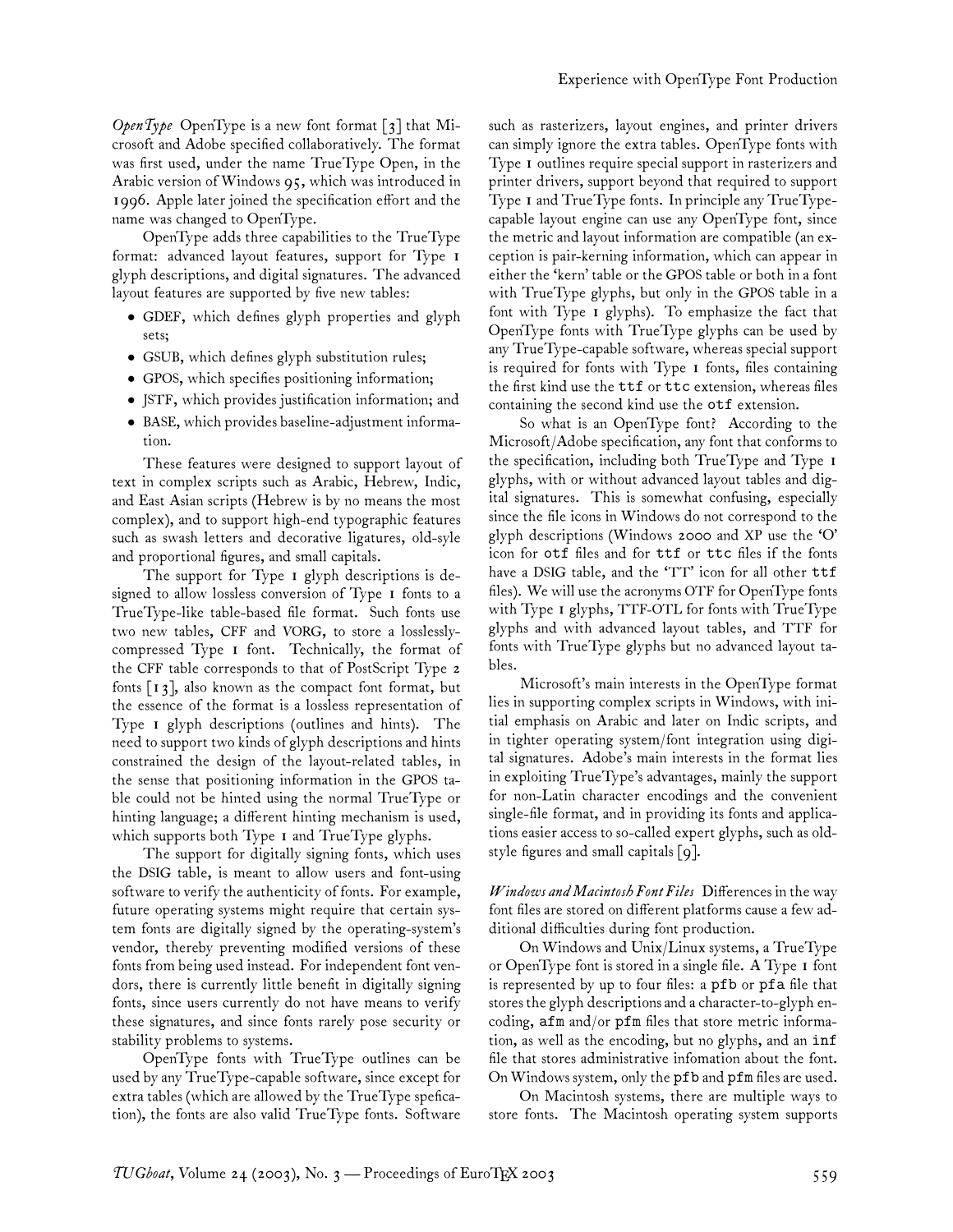two byte streams per file. One is called the data fork and the other the resource fork, which was meant to store application resources such as localized strings, icons, and so on. The format of the resource fork allows multiple resources to be stored in a single file. Before Mac OS X (that is, before version 10), fonts were always stored in the resource fork of files whose data fork was empty. Fonts and font families are represented by several kinds of resources, such as the FOND resource that describes an entire family (regular, bold, italic, etc.), SFNT for storing TrueType fonts, FONT and NFNT for storing bitmap fonts, and so on. The fonts of a family are usually stored in a single file called a *suitcase*, whose resource fork contains multiple resources. The Macintosh also associates a file type (separate from the extension) and a creator code with each file. Font files need to have a specific type to be recognized as such by the Macintosh's operating system.

Storing fonts in multiple resources within a single file, and storing the font data in the resource fork rather than the data fork, creates problems when fonts are moved between platforms. To address this issue, Apple introduced new ways to store fonts in Mac OS X. First, suitcases can now be placed in the data fork, using a format called a dfont file (after its extension). This format is essentially a traditional Mac font file, but in the data rather than the resource fork. Second, Mac OS X also allows Windows-style packaging of TrueType and OTF files in a single file in which the font data is stored in the data fork with no header or trailer.

# *Diacritic-Positioning Information in Older Fonts*

MasterFont's existing fonts used three mechanisms for positioning diacritics. These mechanisms were developed over a long period of time— each additional mechanism was designed to correct deficiencies in previous ones.

The first mechanism uses a number of precomposed glyphs. These are used for *dagesh*, a dot that appears inside letters, and which must be carefully positioned to prevent overstriking the letter itself. Such combinations are also used for *shin/sin* dots, for diacritics attached to a final letter (only two combinations are used in modern Hebrew), and a few other cases. There are Unicode code points for these glyphs, as well as code points in the MacHebrew 8-bit encoding, and they are used by both Macintosh and Windows systems.

On the Macintosh, precomposed glyphs are also used to place diacritics on particularly difficult letter: *resh*, *dalet*, and *qof*. The first two are wide letters that have a single vertical stem at the right, under which below-baseline diacritics should be placed. Incorrect placement under these letters looks awful. The *qof* is the only non-final letter with a descender, so special attention is required to prevent the below-baseline diacritics from colliding with the descender. These glyphs do not have Unicode code points, but they are used in all the Mac's Hebrew fonts, including the fonts bundled by Apple with the operating system. These glyphs appear to have been added by Apple quite early on. They do fix the most serious placement cases, but they do not fix all the placement problems. Furthermore, this glyph set appears to have been designed by somebody without much expertise in Hebrew, since some of the precomposed glyphs can never appear in a text (e.g., *dalet* with a *hataf-patah*).

Since the precomposed glyphs are insufficient for correctly positioning all the combinations, MasterFont developed a few years ago a positioning aid for the Macintosh. This software, called *Mapik-Ve-Day*, is a Macintosh system extension that selects a diacritic glyph according to the base letter. Fonts designed to work with this software have three sets of diacritics: one for narrow letters, one for wide letters, and one for mediumwidth letters. The diacritics in all sets usually have the same shapes, and all have zero advance widths, but each set has different sidebearings. The three *qamats* glyphs, for example, all have the same shape and zero width, and all print to the right of the insertion point (so they appear below the preceding letter in a right-to-left text run), but the amount of right shifting is different. The software essentially divides the letters into three categories, each of which has its own set of diacritics.

These two mechanisms, the precomposed glyphs and the three sets of diacritics of different widths, essentially mimic hot-lead diacritics. They allow fairly good control over positioning, provided the font is designed with this system in mind. In particular, special attention must be given to the left sidebearings of base letters, to ensure that the diacritics from the appropriate category are well placed under them.

To allow more precise control over diacritic positioning, MasterFont began to use explicit positioning information in the fonts. These are stored in the kerning table of the font, even though they are not real kern pairs, since the insertion point should not move after the positioning adjustment. For example, a kerning pair *alefqamats* with value 35 means that the *qamats* glyph must be shifted relative to the *alef* glyph by 35 font units. The insertion point remains exactly after (to the left of ) the *alef*, as if no adjustment took place. This information is not used by the Macintosh operating system, but a some Adobe applications can use it.

MasterFont currently has 86 fonts with this level of diacritic positioing, which is essentially the set of fonts designed for book work. In addition, there are many more display fonts with pair kerning information but without elaborate diacritic support, a few of which are shown in Figure 6.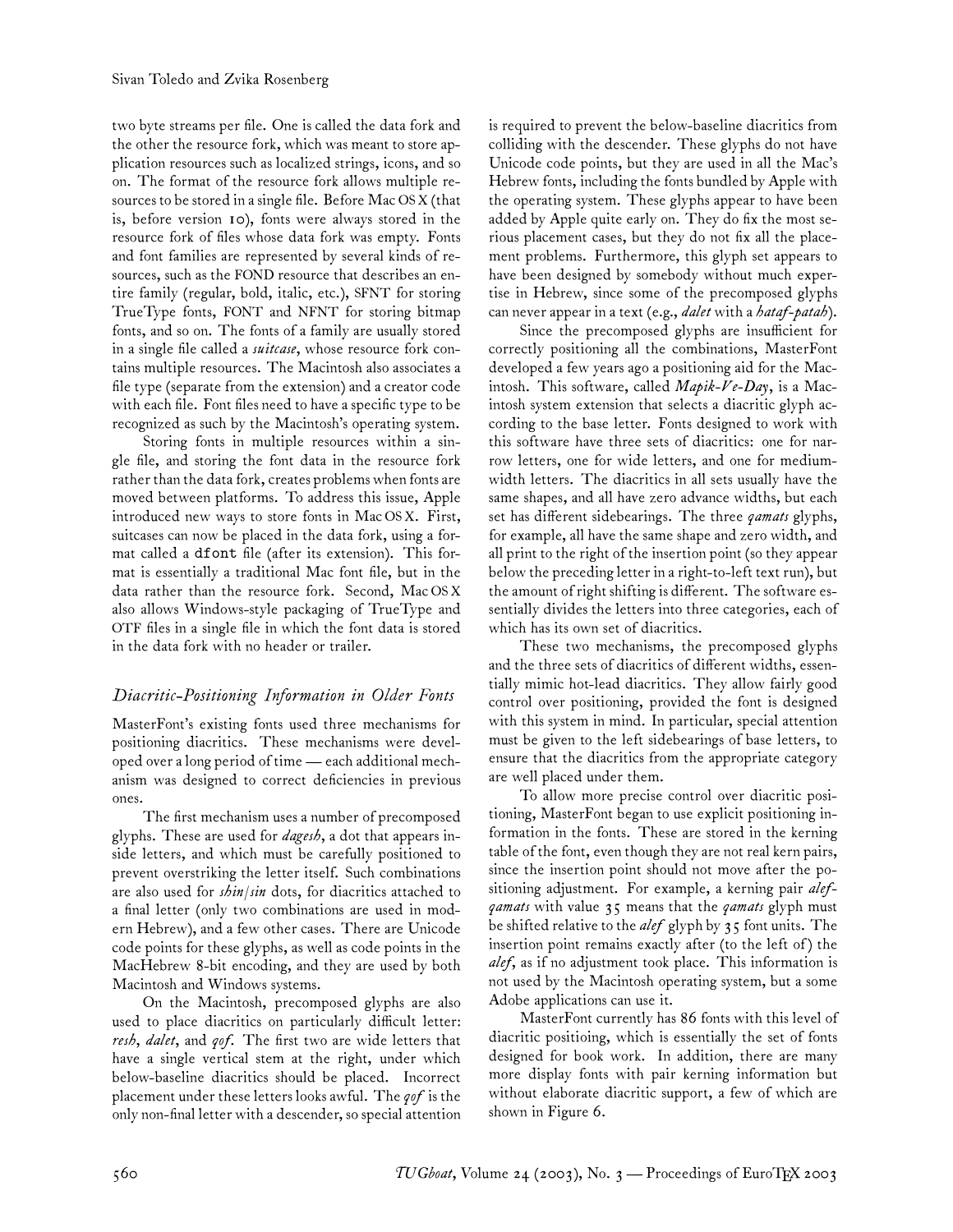# *Objectives*

Now that the setting has been described, we can enumerate the objectives of this project in more detail.

First and foremost, we wanted to convert the diacritic positioning information in the existing fonts to OpenType advanced-layout tables. We wanted to do this without specifying any additional positioning information. This restriction was motivated by several reasons:

- Efficiency; there was no point in doing extra design work on fonts that already produce perfectly positioned texts. For example, there is no point in specifying positioning information for a combination represented by a carefully designed-precomposed glyph.
- Correctness; by not specifying new positioning information, the chances of introducing new positioning bugs are minimized.
- Continued support for older applications; we wanted to be able to produce additional new fonts that would be able to work not only in OpenType applications, but also in older applications. By building new fonts according to the old specification and automatically converting them to OpenType, the foundry would be able to offer customers either an OpenType font or an old-syle font for legacy applications.

Second, we wanted to automatically produce fonts for both the Windows and Macintosh platforms (Windows fonts also work on Unix and Linux). More specifically, we wanted to produce the fonts for the two platforms using the same source fonts, rather than generate a Windows font and convert it, and then generate a Mac font and convert it. This meant that the glyph sets for Windows and Mac fonts had to be merged, since previously the foundry used different glyph sets for each platform. Furthermore, if possible, we wanted to have identical *finished* fonts, except for the suitcase wrappers. It turned out to be possible.

Two remaining choices had to be made, concerning the glyph-description format and the Mac-packaging format. After some deliberation, we decided to produce TTF-OTL fonts rather than OTF fonts. Producing OTF fonts has one advantage, namely that the original Type 1 outlines and hints remain intact, whereas automatic conversion is used when producing TTF fonts from the same source files. We felt that given the accuracy of the conversion, this had essentially no impact on high resolution output from printers or imagesetters. We also felt that modern on-screen rasterizers that use antialiasing (font smoothing) produce acceptable output from automatically-hinted and unhinted TrueType outlines. Therefore, we felt that OTF's advantage over TTF-OTL is not particularly significant. On the other hand, on pre-2000 Windows and pre-X Macs, OTF fonts require the Adobe Type Manager utility, which is free but nonetheless requires downloading and installing by the end user. Also, some applications, most importantly Microsoft's PowerPoint, cannot use OTF fonts even on systems that do support them (this is true for both PowerPoint 2000 and PowerPoint 2002). Finally, one of the tools we used in the production of the fonts, Microsoft's VOLT, provides much better support for TTF-OTL fonts than for OTF fonts; this is described more fully in the next section. Given the clear disadvantages and the only slight advantage of OTF fonts, we decided to produce TTF-OTL fonts.

### *Tools*

The production of the fonts uses a number of software tools, which we describe in this section. We also describe alternatives to some of the tools and explain our choice of tools.

*Assembly of the Advanced Typographic Tables* The tool that we used to construct the advanced typographic tables in the fonts is Microsoft's Visual OpenType Layout Tool (VOLT). Given a font, we automatically construct input files for VOLT, and use it to construct a derivative font with appropriate GDEF, GPOS, and GSUB tables.

Adobe's OpenType Font Development Kit (FDK) can perform a similar function. However, when we started the project, the FDK had incomplete support for the GPOS table, which meant that we could not use it to convert our Hebrew fonts. The FDK is also OTForiented, in that it cannot accept TrueType glyphs as input, where as we wanted a TTF-to-TTF-OTL conversion, in order not to modify the glyphs or their hints. These restrictions appear to still hold.

In addition to VOLT, Microsoft also distributes command-line tools that can construct advanced typographic tables, but they are quite old and we did not experiment with them.

Versions 4.0 and 4.5 of FontLab can also produce OpenType fonts with advanced typographic tables. But our understanding has been that the OpenType support in FontLab is based on Adobe's FDK and hence does not support the required GPOS mechanisms, so we did not explore this approach.

Since we used VOLT, we would like to comment on its advantages and disadvantages. VOLT is a visual tool, designed to allow a font designer to specify visually glyph substitutions and positionings. Together with the sample fonts, it is a superb tool for understanding how OpenType layout features work and for prototyping and developing OpenType layout support. In addition to visual design, VOLT allows the user to export and import the structure of the layout tables or parts of the tables into text files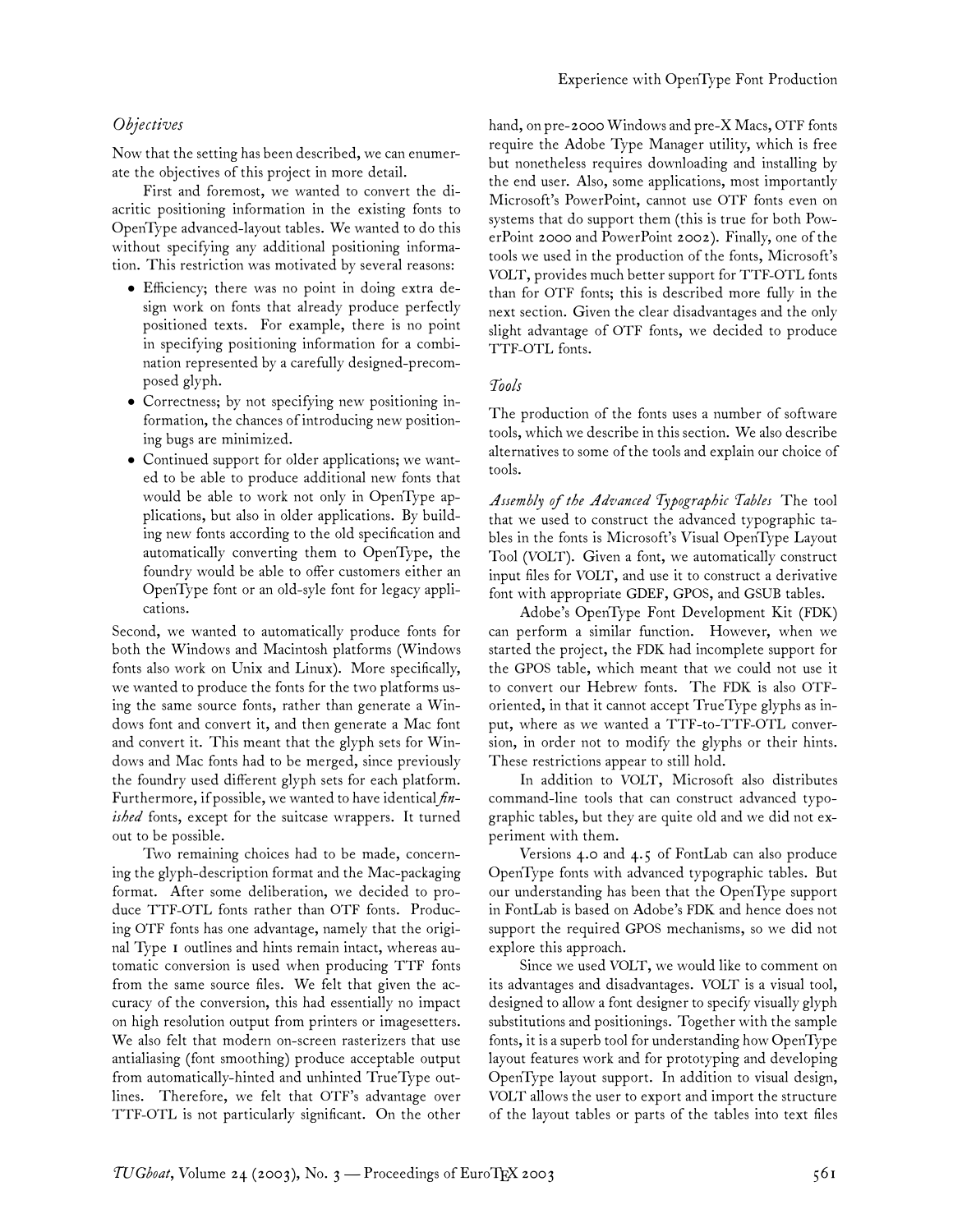with special syntax. Since we had to convert many fonts, we opted for automatically generating these files, which are called VOLT project files (vtp) rather than visually constructing each font. On the other hand, VOLT does not have command-line options that can be used to open a font and a VOLT project file and ship an assembled TTF-OTL font. This means that even if the project files are constructed automatically en masse, they cannot be processed in batch mode— each font must be opened using a menu command, the corresponding project file must be imported using another menu command, and the output font must be shipped using yet another command.

*Data Extraction and Project File Construction* To produce the input file for VOLT, we had to convert the data in the initial TTF fonts into VOLT project files. The format of the VOLT project files is complex and undocumented, but quite simple to figure out by comparing the file to the font structure in the graphical user interface.

We performed the conversion using two customwritten programs. The first program, written in C, reads a TTF font and outputs an afm-like text file, which maps glyph indices to PostScript glyph names, and which documents all the kerning pairs (glyphs in TrueType fonts are stored in an array and are refered to by VOLT using their indices).

The second program, written in the AWK language, transforms this information into a VOLT project file. The transformation consists of:

- Mapping each glyph index to a glyph name and Unicode code point(s).
- Defining glyph groups.
- Defining glyph substitution lookups, for example to map normal diacritics to wide or narrow ones, to map glyph sequences to precomposed glyphs, and in one case to decompose a precomposed sequence depending on the preceding glyphs (this supports two meanings and vocalizations of the Unicode *vav+holam* sequence, which can stand for a single long vowel or a consonant followed by a short vowel; there is a single Unicode sequence for both cases, but they should be printed and vocalized differently).
- Defining diacritic positioning information.
- Defining kerning pairs.

We wrote the AWK program by developing a prototype font visually in VOLT, exporting the project file, and then writing the program so that given the input file, it generates a similar project file. We then loaded the resulting project file into VOLT and inspected the resulting OpenType structure. When we discovered problems, we modified the AWK program to correct them and so on. This methodology exploits the two strengths of VOLT: the ability to design and inspect OpenType layout tables visually, and the ability to accept automatically-generated input.

*Minor Modifications of Other TrueType Tables* We gradually discovered that other TrueType tables had to be modified to ensure that the fonts perform properly. Here are the main modifications that we perform on the fonts:

- We add code-page-support and Unicode-range information to the fonts. This information is used by Windows and Windows applications to determine which scripts a font supports.
- While we use VOLT to construct the Unicode character-to-glyph mapping table (a subtable of the 'cmap' table), we later add an 8-bit Hebrew encoding table to support older Mac applications. This encoding subtable must be added even if the original TrueType font has one, since VOLT regenerates the 'cmap' table, and to the best of our knowledge, cannot emit this particular subtable.
- We remove the 'kern' table, which contains diacritic positioning data that are not true kerning pairs, as described above.
- We add a 'gasp' table to specify that the fonts should to be antialiased at all sizes.
- We make minor modifications to the 'name' table, which contains copyright, version, URL, and other textual information for the end user.

Some of the modifications are done with a speciallywritten C program. The other modifications are performed by converting the appropriate table to XML format using Apple's ftxdumperfuser command-line tool for Mac OS X, modifying the XML file using AWK and SED programs, and then fusing the resulting XMLformatted table to the font file, again using ftxdumperfuser.

We perform some of the modifications using a C program and some using the Apple tool because when we started the project, the Apple Font Tools for Mac OS X had not yet been released. We therefore wrote a custom C program to perform the modifications we found necessary. As testing progressed and we discovered more required or desired modifications, we switched to using the Apple tool, which was easier than extending the C program. One problem with the XML format that Apple uses to describe font tables is that simple text processing tools like AWK and SED do not understand XML's hierarchical structure. But for relatively simple modifications, the combination of ftxdumperfuser and AWK or SED scripts works.

There is another tool that can perform TrueTypeto-XML and XML-to-TrueType conversions, Just van Rossum's TTX. <sup>1</sup> We experimented with this tool, which

<sup>1.</sup> http://www.letterror.com/code/ttx/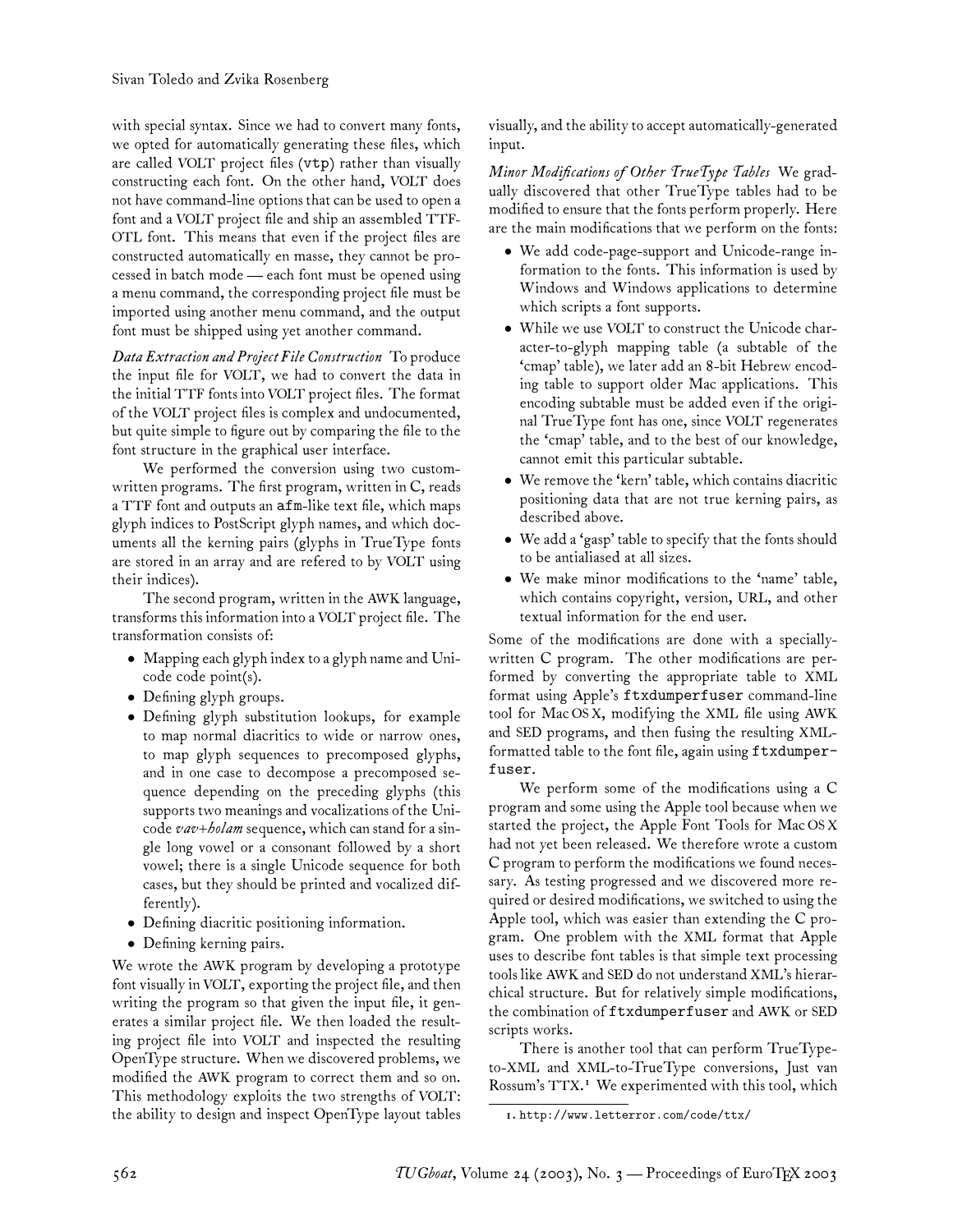|                            | X:\Projects\MFOT\NEW\HADAEM__.FIXED.TTF - Microsoft VOLT |                                     |                        |                                                     |                                                  |                                                                                                             |               |                                                                                                                                     |               |                                                                                     | $ \Box$ $\times$                 |       |                                                                               |                          |                                          |                      |
|----------------------------|----------------------------------------------------------|-------------------------------------|------------------------|-----------------------------------------------------|--------------------------------------------------|-------------------------------------------------------------------------------------------------------------|---------------|-------------------------------------------------------------------------------------------------------------------------------------|---------------|-------------------------------------------------------------------------------------|----------------------------------|-------|-------------------------------------------------------------------------------|--------------------------|------------------------------------------|----------------------|
|                            | File Project Tools Import Export Help                    |                                     |                        |                                                     |                                                  |                                                                                                             |               |                                                                                                                                     |               |                                                                                     |                                  |       |                                                                               |                          |                                          |                      |
| É<br>Open                  | $\blacksquare$<br>Save                                   | Base<br>Edit Glyphs                 | a.a<br>Edit Lookup     |                                                     | disc<br><b>Edit Group</b>                        |                                                                                                             | ♦<br>Compile  | 圓<br>Proofing Tool                                                                                                                  |               |                                                                                     |                                  |       |                                                                               |                          |                                          |                      |
| <b>Scripts</b>             | Languages                                                | Features                            |                        |                                                     | References                                       |                                                                                                             | Lookups       |                                                                                                                                     |               | <b>Glyph Groups</b>                                                                 |                                  |       |                                                                               |                          |                                          |                      |
| Hebrew <hebr><br/>B</hebr> | Default <dflt><br/>A</dflt>                              | Canonical Composition <ccmp></ccmp> |                        |                                                     | ShinDageshShi<br>DageshLigature<br>RafeLigatures | * ShinDageshShinSinDot<br>DageshLigatures<br>"RafeLigatures<br>"ShinShinSinDot<br>VavHolam<br>VavHolamHaser |               |                                                                                                                                     | <b>Bases</b>  | <b>BelowMarks</b><br>NarrowBelowMa<br>NormalBelowMa<br>VowelMarks<br>WideBelowMarks |                                  |       |                                                                               |                          |                                          |                      |
|                            |                                                          |                                     |                        |                                                     | ShinShinSinDot                                   | ReshLigatures                                                                                               |               |                                                                                                                                     |               |                                                                                     |                                  |       |                                                                               |                          |                                          |                      |
|                            |                                                          |                                     |                        | VavHolam                                            |                                                  | FinalKafMarks<br>LamedMarks                                                                                 |               |                                                                                                                                     |               | FinalKafMarks                                                                       |                                  |       |                                                                               |                          |                                          | $ \Box$ $\times$     |
|                            |                                                          |                                     |                        |                                                     | VavHolamHase<br>ReshLigatures                    | NarrowMarks                                                                                                 |               |                                                                                                                                     | Sort By       |                                                                                     |                                  |       |                                                                               |                          |                                          |                      |
|                            |                                                          |                                     |                        |                                                     | FinalKafMarks                                    | WideMarks<br>*YodyodPatah                                                                                   |               |                                                                                                                                     | FinalKafMarks |                                                                                     |                                  |       | Ligature Substitution                                                         |                          |                                          | $\sqcap$ Reversal    |
|                            |                                                          |                                     |                        | LamedMarks<br><b>NarrowMarks</b>                    |                                                  | *HebrewKerns                                                                                                |               |                                                                                                                                     |               | Process Marks: ALL                                                                  |                                  |       | <b>▽ Process Base Glyphs</b>                                                  |                          | RTL                                      | $\blacktriangledown$ |
|                            |                                                          |                                     |                        | WideMarks                                           |                                                  | Sheva<br><sup>*</sup> Hiriq                                                                                 |               |                                                                                                                                     |               |                                                                                     |                                  |       | Substitute                                                                    |                          |                                          |                      |
|                            |                                                          |                                     |                        | YodyodPatah                                         |                                                  | <sup>*</sup> Qamats                                                                                         |               |                                                                                                                                     |               | Shapes                                                                              |                                  |       | From Glyphs -> To Glyphs<br>finalkafhebrew qamatshebrew -> finalkafwithqamats |                          |                                          |                      |
|                            |                                                          | Kerning <kern></kern>               |                        | HebrewKerns                                         |                                                  | Patah<br>Segol                                                                                              |               |                                                                                                                                     | ך, ←ך         |                                                                                     |                                  |       |                                                                               |                          |                                          |                      |
|                            |                                                          | Mark Positioning <mark></mark>      |                        |                                                     |                                                  | Tsere                                                                                                       |               |                                                                                                                                     | ך ←ך          |                                                                                     |                                  |       | finalkafhebrew shevahebrew -> finalkafwithsheva                               |                          |                                          |                      |
|                            |                                                          |                                     |                        | Sheva<br>Hiriq<br>Qamats<br>Patah<br>Segol<br>Tsere |                                                  | Cubuts<br>** Hatafpatah<br>*** Hatafqamats<br>*** Hatafsegol                                                |               |                                                                                                                                     |               |                                                                                     |                                  |       |                                                                               |                          |                                          |                      |
|                            |                                                          |                                     |                        | Qubuts                                              |                                                  |                                                                                                             |               |                                                                                                                                     |               |                                                                                     |                                  |       | Context Before   Context After                                                |                          |                                          |                      |
|                            |                                                          |                                     |                        | Hatafpatah<br>Hatafqamats                           |                                                  |                                                                                                             |               |                                                                                                                                     |               |                                                                                     |                                  |       |                                                                               |                          |                                          |                      |
|                            |                                                          |                                     |                        | Hatafsegol                                          |                                                  |                                                                                                             |               |                                                                                                                                     |               | X NarrowMarks                                                                       |                                  |       |                                                                               |                          |                                          | $ \Box$ $\times$     |
|                            |                                                          |                                     |                        |                                                     | $\blacktriangleright$                            |                                                                                                             |               |                                                                                                                                     |               | Sort By                                                                             |                                  |       |                                                                               |                          |                                          |                      |
| $\blacktriangleleft$       |                                                          |                                     |                        |                                                     |                                                  |                                                                                                             |               |                                                                                                                                     |               |                                                                                     |                                  |       |                                                                               |                          |                                          |                      |
| <b>Add Script</b>          | <b>Add Language</b>                                      | <b>Add Feature</b>                  |                        |                                                     |                                                  | Add                                                                                                         |               | Add                                                                                                                                 |               | NarrowMarks                                                                         |                                  |       | Single Substitution                                                           |                          | $\overline{\phantom{a}}$ $\Box$ Reversal |                      |
|                            | Remove                                                   | Remove                              |                        |                                                     |                                                  | Positioning                                                                                                 |               | Substitution                                                                                                                        |               | Process Marks: ALL                                                                  |                                  |       | <b>▽ Process Base Glyphs</b>                                                  |                          | RTL                                      | $\blacktriangledown$ |
| <b>Remove Script</b>       | Language                                                 | Feature                             |                        |                                                     |                                                  |                                                                                                             | Remove Lookup |                                                                                                                                     |               |                                                                                     |                                  |       | Substitute                                                                    |                          |                                          |                      |
|                            |                                                          |                                     |                        |                                                     |                                                  |                                                                                                             |               |                                                                                                                                     |               | Shapes                                                                              |                                  |       |                                                                               | From Glyphs -> To Glyphs |                                          |                      |
|                            |                                                          |                                     |                        |                                                     |                                                  |                                                                                                             |               |                                                                                                                                     |               | ÷                                                                                   |                                  |       | shevahebrew -> shevanarrowhebrew                                              |                          |                                          | $\blacktriangle$     |
|                            |                                                          |                                     |                        |                                                     |                                                  |                                                                                                             |               |                                                                                                                                     |               | ←                                                                                   |                                  |       | hirighebrew -> hirignarrowhebrew                                              |                          |                                          |                      |
|                            |                                                          |                                     |                        |                                                     |                                                  |                                                                                                             |               |                                                                                                                                     |               | $\leftarrow$                                                                        |                                  |       | qamatshebrew -> qamatsnarrowhebrew                                            |                          |                                          |                      |
|                            |                                                          |                                     |                        |                                                     |                                                  |                                                                                                             |               |                                                                                                                                     |               | ←.                                                                                  |                                  |       | patahhebrew -> patahnarrowhebrew                                              |                          |                                          |                      |
|                            |                                                          |                                     |                        |                                                     |                                                  |                                                                                                             |               |                                                                                                                                     |               | $\leftarrow$                                                                        |                                  |       | tserehebrew -> tserenarrowhebrew                                              |                          |                                          |                      |
|                            |                                                          |                                     |                        |                                                     |                                                  |                                                                                                             |               |                                                                                                                                     |               | $\overline{\cdot}$ .                                                                |                                  |       | segolhebrew -> segolnarrowhebrew                                              |                          |                                          | $\blacktriangledown$ |
|                            |                                                          |                                     |                        |                                                     |                                                  |                                                                                                             |               |                                                                                                                                     |               |                                                                                     |                                  |       | Context Before   Context After                                                |                          |                                          |                      |
| Sheva                      |                                                          |                                     |                        |                                                     |                                                  |                                                                                                             |               |                                                                                                                                     |               | $\mathbf{L}$                                                                        |                                  |       | vavhebrew                                                                     |                          |                                          |                      |
| Rename<br>Undo             |                                                          |                                     |                        |                                                     |                                                  |                                                                                                             |               |                                                                                                                                     |               |                                                                                     |                                  |       |                                                                               |                          |                                          | $\frac{1}{\sqrt{2}}$ |
| Sheva                      | Anchor Attachment                                        |                                     |                        | $\blacktriangledown$                                |                                                  | zayinhebrew                                                                                                 |               | $\blacktriangledown$                                                                                                                | shevahebrew   |                                                                                     | $\sqrt{\frac{1}{1}}$ Component 1 |       |                                                                               |                          |                                          |                      |
|                            | Process Marks: ALI E Process Base Glyphs RTL V           |                                     |                        |                                                     |                                                  |                                                                                                             |               |                                                                                                                                     |               |                                                                                     |                                  |       |                                                                               |                          |                                          |                      |
| <b>Position First</b>      |                                                          |                                     | <b>Position Second</b> |                                                     |                                                  |                                                                                                             |               |                                                                                                                                     |               |                                                                                     |                                  |       |                                                                               |                          |                                          |                      |
| Shape                      | Name<br><b>Shap∉</b>                                     | Name                                |                        | Anchor                                              |                                                  |                                                                                                             |               |                                                                                                                                     |               |                                                                                     |                                  |       |                                                                               |                          |                                          |                      |
| <bases><br/>л</bases>      |                                                          | shevahebrew                         |                        | sheva                                               |                                                  |                                                                                                             |               |                                                                                                                                     |               |                                                                                     |                                  |       |                                                                               |                          |                                          |                      |
|                            |                                                          |                                     |                        |                                                     |                                                  |                                                                                                             |               |                                                                                                                                     |               |                                                                                     |                                  |       |                                                                               |                          |                                          |                      |
|                            |                                                          |                                     |                        |                                                     |                                                  |                                                                                                             |               |                                                                                                                                     |               |                                                                                     |                                  |       |                                                                               |                          |                                          |                      |
|                            |                                                          |                                     |                        |                                                     |                                                  | ÷                                                                                                           |               |                                                                                                                                     |               |                                                                                     |                                  |       |                                                                               |                          |                                          |                      |
|                            |                                                          |                                     |                        |                                                     |                                                  |                                                                                                             |               |                                                                                                                                     |               |                                                                                     |                                  | Clear |                                                                               |                          |                                          |                      |
|                            |                                                          |                                     |                        |                                                     |                                                  |                                                                                                             |               | Size: $\boxed{11 -}$ Adjust at this size $\Box$ Adjustment mode<br>IL Lock 1st Anchor   All 1st same   Lock 2nd Anchor All 2nd same |               |                                                                                     |                                  |       |                                                                               |                          |                                          |                      |
|                            | Context Before   Context After                           |                                     |                        |                                                     |                                                  |                                                                                                             |               | <b>First Glyph</b>                                                                                                                  |               |                                                                                     | Second Glyph                     |       |                                                                               |                          |                                          |                      |
|                            |                                                          |                                     |                        |                                                     |                                                  | dx   -119<br>dy 0                                                                                           |               |                                                                                                                                     | 0<br>o        |                                                                                     |                                  |       |                                                                               |                          |                                          |                      |

FIG. 1: One of the OpenType fonts in VOLT along with three types of OpenType lookups that we use to position diacritics: anchor positioning, single contextual substitution, and ligature substitution. Our fonts also use pair-kerning adjustments and more complex contextual substitutions.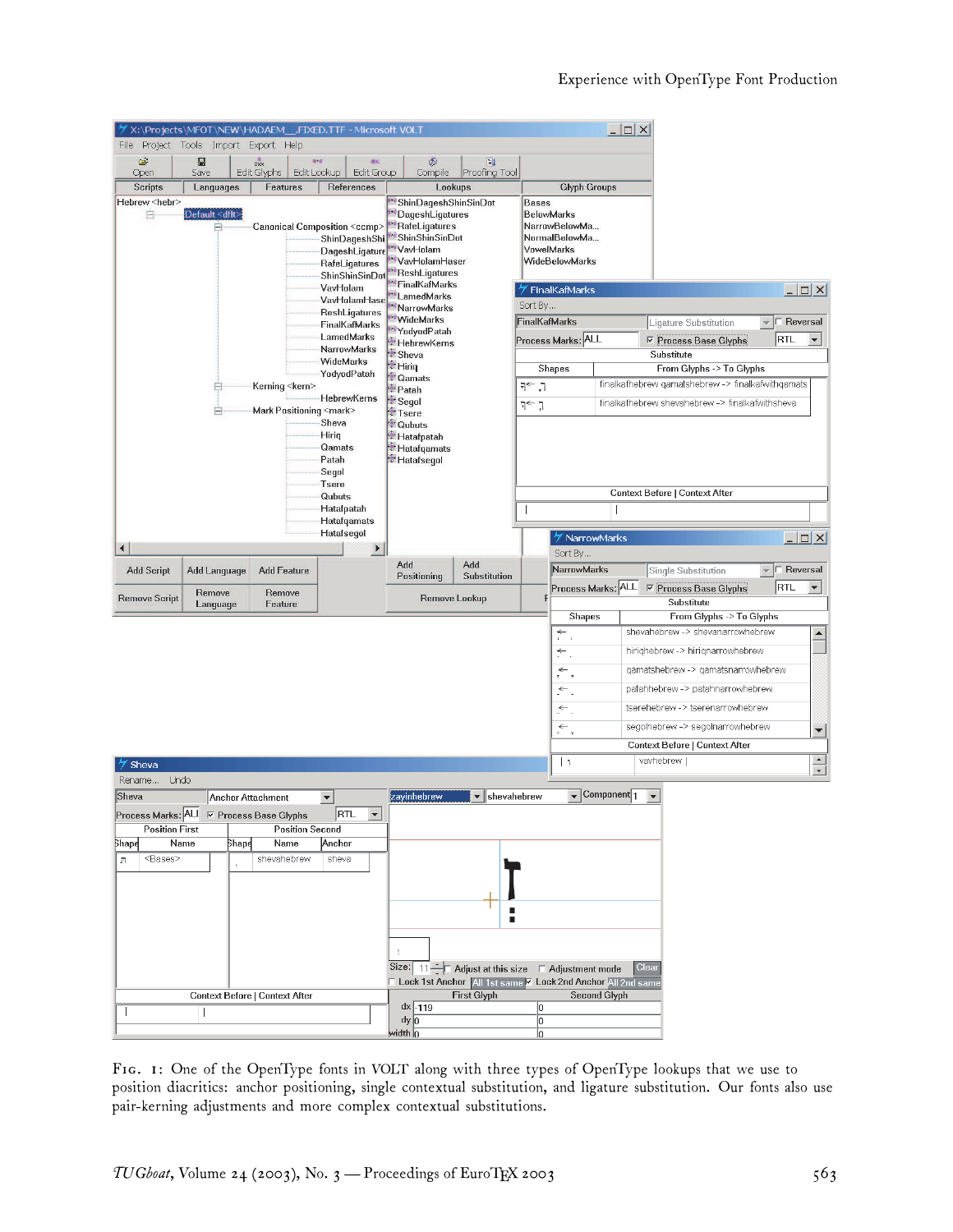is written in the Python language, but we could not install it successfully. The trouble was that TTX uses a number of other Python packages, for example, to perform numerical calculations, which did not install properly on our systems. But assuming that these issues in TTX are easily solvable, it is certainly an alternative to the Apple tools, and at least in principle, it is a multiplatform tool that runs on Windows, MacOS, and Linux.

*General-Purpose Font Editors* Although no general-purpose font editor was used for the actual conversion, we did use two font editors to produce the input font files and to inspect fonts that seemed to have problems. We used Fontographer to produce the input files to the conversion process, and we used PfaEdit to inspect fonts.

*Macintosh Suitcase Generation* We used the commandline program ufond from George Williams' FONDU<sup>2</sup> package to package TTF-OTL fonts into suitcases, and we used command-line tools from the Mac OS X developer kit to tag the suitcases with the required file type and creator code.

We also used a script to automatically scan an entire directory with TTF-OTL fonts and classify them into families. The classification is done using the family name field of the font. Once the classification is made, the script invokes ufond to package the fonts of the family into a suitcase.

# *The Production Process*

The final production process consists of four stages. The *prevolt* stage is performed by a script that processes all the input TTF fonts in a given directory. For each input file, the script generates a modified TTF file and a VOLT project file. The modifications to the input files that we perform at this stage involve fixing the 'post' table to overcome an apparent Fontographer bug, upgrading the version of the 'OS/2' table and adding to it Unicode-range and code-page information, and removing the 'kern' table. The VOLT project file is produced by invoking the C program that generates an afmlike text file with glyph information and kerning and diacritic-positioning information, and converting that file to a VOLT project file using a custom AWK program.

In the second stage, each modified TTF file is opened in VOLT, the corresponding project file is imported, and the resulting font is shipped out. This requires only three menu commands in VOLT and clicking 'okay' a couple of times, but it is still the most time consuming stage of the production process.

The next stage, the *postvolt* stage, processes all the files shipped from VOLT in a given directory. A script invokes ftxdumperfuser a few times on each font, to add

```
A-Reg.TTF
A-Ita.TTF
\mathbf{r} = \mathbf{r} - \mathbf{r}B-Reg.TTF
. . .
A-Reg.FIXED.TTF + A-Reg.VTP
A-Ita.FIXED.TTF + A-Ita.VTP
. .
B-Reg.FIXED.TTF + B-Reg.VTP
. .
A-Reg.VOLT.TTF
A-Ita.VOLT.TTF
. . .
B-Reg.VOLT.TTF
. .
      prevolt script processes 
      an entire directory
      Microsoft VOLT processes 
      each font separately
      postvolt script processes 
      an entire directory
A.OT.SUIT
B.OT.SUIT
      suitcases script processes 
      an entire directory
A-Reg.OT.TTF
A-Ita.OT.TTF
. . .
B-Reg.OT.TTF
. .
```
. . .

FIG. 2: An overview of the production process. The figures shows the input and output files for each stage and how that stage operates. The *postvolt* stage produces the final font files for Windows and Mac OS X, and the *suitcases* stage produces the final font files for any Mac operating system, X or older.

a MacHebrew encoding subtable, to fix the 'name' table, and to add a 'gasp' table. Although some of the processing can be moved from the *prevolt* to the *postvolt* or vice versa, some processing must be done before VOLT can process the font and some processing must be done after VOLT ships the font. Hence, both prevolt and postvolt stages are necessary.

The final *suitcases* stage again uses a script to process an entire directory. The script first extracts the family name from each font file. Next, the script finds

<sup>2.</sup> http://fondu.sourceforge.net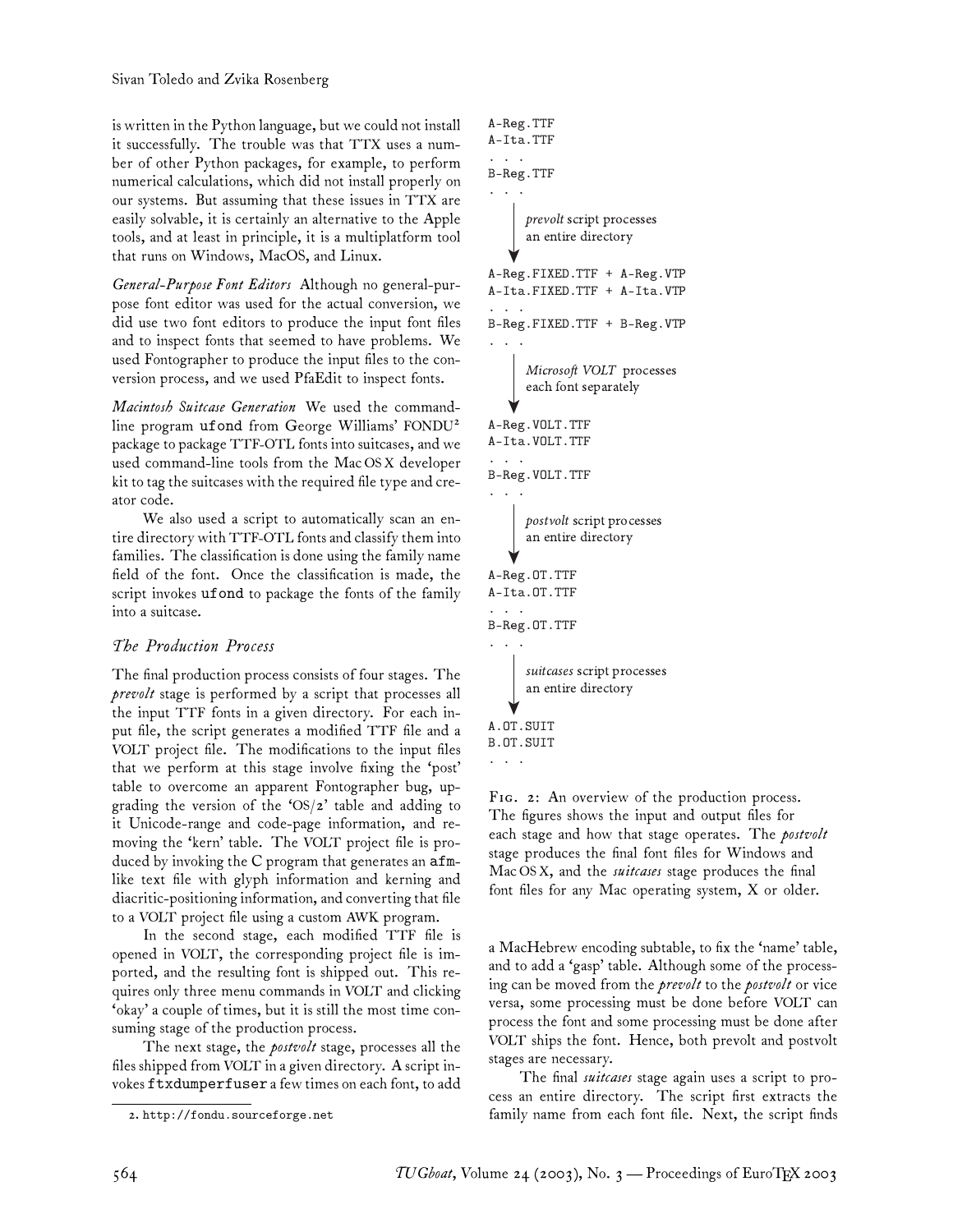לַיְלָה; וַיְהִי עֵרֵב וַיִּהִי

| Ligature substitution:           | שלך           | בִּרֵאשִׁית, בָּרָא אֵלֹהִים, אֵת הַשָּׁמַיִם, וְאֵת             |
|----------------------------------|---------------|------------------------------------------------------------------|
| Anchor positioning:              | זְמִן         | הָאָרֶץ. וְהָאָרֶץ, הָיְתָה תֹהוּ וָבֹהוּ, וִחֹשֵׁךְ, עַל פִּנֵי |
| Contextual substitution:         | וגם           | תְהוֹם; וְרוּחַ אֱלֹהִים, מְרַחֶפֶת עַל פְּנֵי הַמַּיִם.         |
|                                  | מצות vs. מצות | וַיֹּאמֶר אֱלֹהִים, יִהִי אוֹר; וַיְהִי אוֹר. וַיַּרְא אֱלֹהִים  |
| Insensitivity to mark orderings: |               | אֶת הַאוֹר, כִּי טוֹב; וַיַּבְדֵּל אֱלֹהִים, בֵּין הַאוֹר וּבֵין |
| gimel+dagesh+qamats              | גּל           | הַחֹשֶׁךָ. וַיִּקְרַא אֱלֹהִים לַאוֹר יוֹם, וְלַחֹשֶׁךָ קָרַא    |
| gimel+qamats+dagesh              | גּל           | לַיִלַה; וַיְהִי עֲרֵב וַיְהִי בֹקֶר, יוֹם אַחֲד.                |

FIG. 3: Hebrew diacritic positioning using OpenType features. The first three lines show how OpenType features utilize the mechanisms of older fonts. These examples correspond exactly to the examples shown in Figure 1. The fourth line shows a new application of contextual substitution that yields correctly-positioned glyphs for two identical Unicode sequences with different grammatical meanings and different vocalizations. The last two lines show that the OpenType features have been encoded in a way that prints all valid diacritic sequences in the same way, as mandated by Unicode. The sample was prepared using Adobe InDesign 2.0 ME.

all the font files that belong to that family, and invokes ufond on them to create a suitcase. The suitcase is created by ufond in the data fork of a file. We then move the font data to the resource fork of the font file, and tag it with appropriate type and creator codes. The automatic recognition of the font files that belong to each family minimizes the chances for errors that could occur if a family-configuration file was written by hand.

Due to the use of ftxdumperfuser, the *prevolt* and *postvolt* stages must be performed on a Mac OS X machine. The VOLT stage must be performed on a Windows machine. The *suitcases* stage is also performed under Mac OS X, in order to move the font data to the resource fork and in order to assign type and creator tags; non-Macintosh operating systems do not support these file-system features.

#### *Conclusions*

This project led us to several conclusions concerning OpenType and font production in general.

*Reflections on Font Production* Fonts are atypical objects that present special challenges to their manufacturers. The uniqueness of fonts is caused by a combination of factors that is not present in similar products.

First, fonts are highly complex data objects. While Type 1 fonts are fairly simple, TrueType, OpenType, and other advanced font formats are complex, with hundreds of individual fields that client software uses.

FIG. 4: The first few phrases of Genesis, typeset in Adobe InDesign 2.0 ME using an OpenType version of Henri Fridlaender's *Hadassah* typeface.

# ּבְּרֵאשִׁית, בַּרֵא אֵלֹהִים, אֵת הַשַּּׁמַיִם, וְאֵת הַאֲרֵץ. וְהָאָץ, הָיְתָה תֹהוּ וָבֹהוּ, וְחֹשֶׁ=, עַל פְּנֵי תְהוֹם; וְרוּחַ א7ֱהִים, מ4ְחֶפֶת עַל פְּנֵי הַמָּיִם. וַיֹּאמֶר אֵלֹהִים, יְהִי אוֹר; וַיְהִי אוֹר. וַיַּרְא אֱלֹהִים אֶת הָאוֹר, כִּי טוֹב; וַיַּבְדֵּל אֱ)הִים, בֵּין הָאוֹר וּבֵין הַחֹשֵׁךָ. וַיִּקְרָא אֱלֹהִים לָאוֹר יוֹם, וְלַחֹשֵׁךְ קָרָא **לָיְלָה; וַיְהִי ע-ֶב וַיְהִי בֹקֶר, יוֹם אֶחָד.**

FIG. 5: The first few phrases of Genesis again, typeset in Adobe InDesign 2.0 ME using an OpenType version of Zvi Narkiss's *Narkiss Classic* typeface. The typeface is a new version of *Narkiss Linotype*, which came out in 1968. The sample shows four weights: light, regular, medium, and bold.

Second, fonts, especially those produced by independent foundries, are supposed to work with a variety of operating systems and software applications. Since different clients access different parts of font data, a font that tests perfectly with a given set of clients might fail on another client, as we have often discovered during the production process. To compound the problem, font-file specifications specify the format and intent of data fields, but they specify only loosely the behavior of client data. This is often done on purpose, to accommodate the behavior of older existing clients, but it makes it almost impossible to create working fonts without extensive testing. Let us give an example: are the glyph names in a True-Type or OpenType font significant, or are they present only to allow printer drivers to download the font into a printer in a consistent manner? Presumably, applications should use the encoding table in the 'cmap' table to find glyphs, not the PostScript names of the glyphs. But if some application uses glyph names instead, a font with variant names would not work in that application (we note that even Microsoft- and Apple-supplied fonts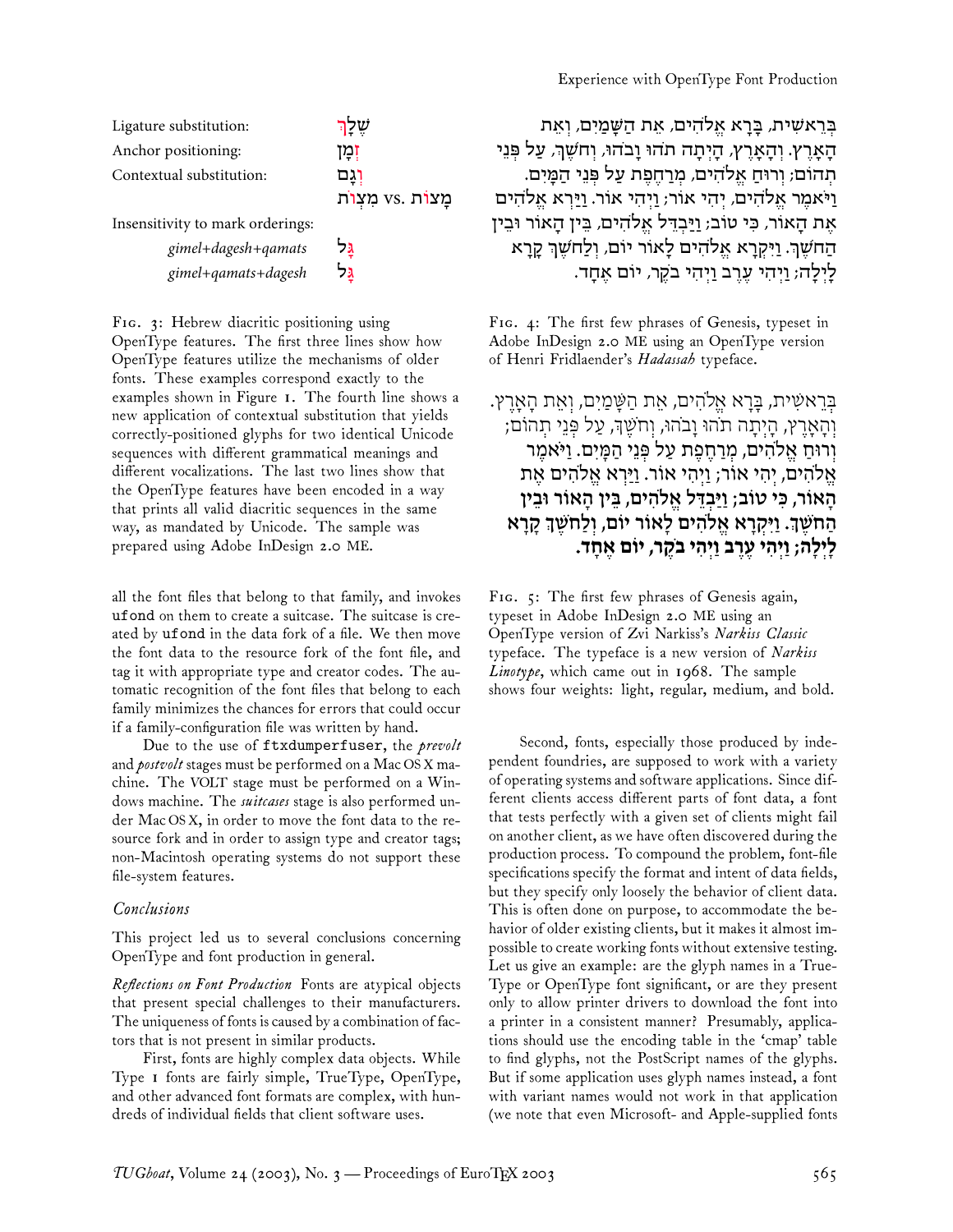use names for the Hebrew glyphs that are inconsistent with the Adobe Glyph List).

Third, font data, such as glyph outlines, hints, and metric information, has a very long life, but font files have a shorter life span. The outlines and metrics of widelyused fonts by foundries such as Linotype, Bitstream, or Agfa-Monotype are sometimes more than 20 years old, clearly an old age in the digital world. On the other hand, font files need to be recreated from this data once in a while. Font data that might have been used to create pre-PostScript fonts, were used again in the mid 1980s to create PostScript Type 3 fonts, then PostScript Type 1 fonts, then TrueType fonts. The TrueType font might have been upgraded once with better hints, then again to add the Euro symbol, then again to add non-Latin glyphs for supporting additional scripts. In between, special versions might have been produced for bundling with operating systems or software packages. In the non-Latin font market, special versions might have been produced to work with various layout programs. And today, the same font data is used to produce TTF-OTL and/or OTF fonts. Even a relatively young foundry like MasterFont has font data going back about 15 years.

Fourth, font foundries are typically small businesses or small business units [8]. This limits their ability to invest in custom programming to automate font production. This again is a particular problem in the non-Latin font market, where fonts are more specialized.

The longevity of font data from which new font files must be occasionally produced, together with the fact that foundries easily accumulate hundreds or thousands of fonts, implies that automation should be widely employed in font production. That is, producing a new font by launching a font editor, loading an older version, making the required changes, and generating a new font, is inefficient when a large number of fonts must be produced. Manual production is also prone to errors and hence requires more testing than an automatic conversion that processes all the fonts in exactly the same way. However, the size of most independent foundries precludes large investments in custom automation (that is, paying programmers to automate font production).

This problem has been addressed recently in three ways:

• Microsoft, Adobe, and Apple, who need to encourage font production, release free font-production tools (Adobe's interest in independent font production stems from its role as a vendor of application, not from its role as a font foundry). Microsoft has released VOLT and a large number of other tools for hinting, adding digital signatures, editing strings in a font, and so on. Adobe has released the FDK, and Apple has released a number of font tools. To a large extent, the three companies release the tools that they use themselves to produce fonts. Still, the effort in publicly releasing and supporting these tools is significant, and the wide availability of these tools does help independent foundries. In some cases the tools are not ideal for automated production. For example, the inability of VOLT to process a font without invoking the graphical user interface slows down production.

- General-purpose font editors now include scripting languages. Specifically, FontLab uses Python and PfaEdit its own scripting language. These tools will reduce the cost of automation and hence of font production, especially if scripts can be applied to a font from the command line (this is true for PfaEdit, and perhaps also for FontLab). Obviously, this approach requires programming, but at least the programming environment is the familiar font editor. One remaining problem in this approach is that these font editors read the font data into their own in-memory data structures and then generate a new font, which can have side effects on tables that are not supposed to be modified by a script. FontLab is careful not to modify data it does not need to (for example, not to modify TrueType glyphs unless glyphs are edited), but PfaEdit regenerates TrueType glyphs whenever it outputs a font file.
- Individuals produce powerful free tools that can assist in automating font production. These include TTX and PfaEdit. One problem with using these tools in commercial font production is that they tend to be less stable. One might expect that they would not be as well supported as commercial tools, but that is not always true: George Williams, for example, the creator of PfaEdit, provides excellent and prompt support.

Font production requires careful management over time of source files, deliverables, and software. Source files are used to produce fonts over many years, and they need to be updated by adding glyphs, metric infomation, and so on. When the source files are updates or when deliverables in new formats are needed, deliverables are produced again. It is beneficial to automate new production cycles as much as possible, especially when many fonts are involved. Since foundries often cannot invest significant funds in custom programming, standard font-production tools must support automation and reproduction. The scripting support in FontLab is a step in this direction, and essentially any command-line tool is usable in script-driven batch processing. But other tools, like VOLT, do not support automated production and reproduction. The importance of automation and the requirements of multiple production cycles may be evident to large font foundries, but are usually not evident to smaller foundries.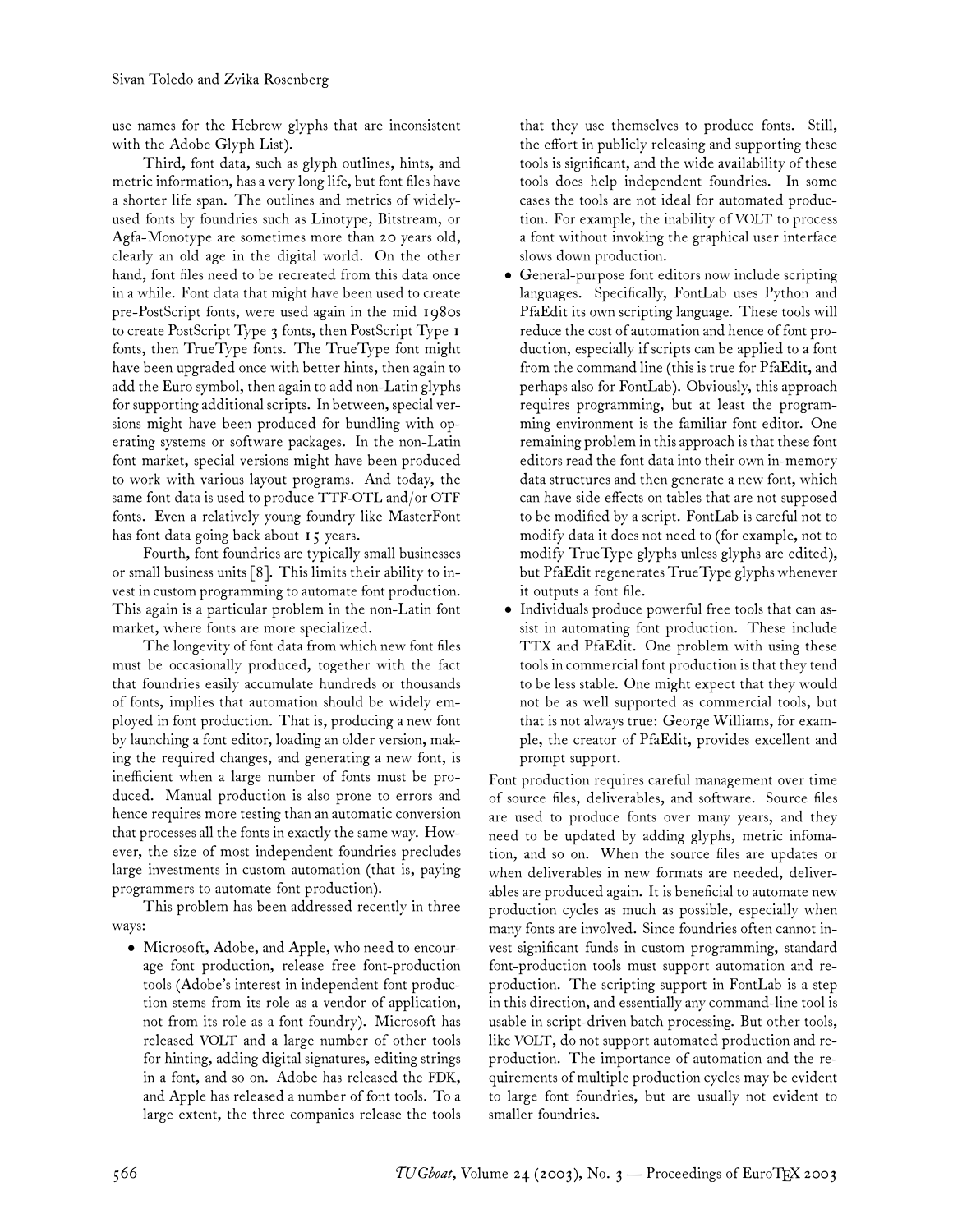*Reflections on OpenType* Will the OpenType format, and in particular the advanced typographic layout, succeed, or will it fail like Multiple Master fonts and GX fonts? This question is important for font vendors, application developers, and font consumers, who all need to decide whether or not to invest in OpenType. There are several reasons to believe that OpenType layout will become successful and widespead.

First, both Adobe and Microsoft are pushing this technology. In particular, both companies provide font producers with free production tools, Adobe has converted almost its entire typeface library to OpenType (which was not the case with Multiple Masters), and Microsoft has provided application developers with both tools to utilize OpenType layout features (through the Uniscribe and OTLS libraries) and with assistance with developing layout engines. Both companies already produce major applications that exploit OpenType's layout features, namely Office XP and InDesign. Other companies are also developing OpenType layout engines, such as IBM's ICU open-source engine.

Second, the technology is essential for presenting text in some scripts, such as Indic scripts, and essential for presenting Arabic and Hebrew text with diacritics (Arabic and Hebrew without diacritics can be set without OpenType layout features). In particular, Microsoft has used OpenType layout in its Arabic fonts and operating systems for years now.

Third, the OpenType format has been designed to make font design easy, which was not the case for Multiple Masters and GX. The structure of OpenType's layout support is declarative. For example, the font designer can declare that a certain glyph substitution only occurs in a certain glyph context (preceding and following glyphs). The algorithmic question of how to recognize the context is left to the layout engine. In contrast, GX's structure is procedural/programmable, and the font designer must specify a finite-state machine that the layout engine uses to detect the context. In general, declarative font technologies like outline fonts and Type 1 hinting have been more successful than programmable technologies like TrueType hinting, GX state machines, or METAFONT. (TrueType hinting is unsuccessful in the sense that the cost of hinting causes most fonts to remain unhinted or automatically hinted.) The obvious reason is that most font designers are graphic designers by training, rather than programmers.

One must acknowledge, however, a few problems related to OpenType layout. First, the main benefit that OpenType brings to the Latin-script market are alternate glyphs, especially small caps, old-style figures, proportional figures, and swashes. But these glyphs have been available for years, although in separate small-caps, oldstyle-figures, and expert fonts. Using these separate fonts is not much harder than using OpenType layout features: instead of marking a run of text or a character style with OpenType features, the document designer or graphic designer marks the text or style with an alternate font. This makes it a bit harder to switch font families, but the difference is not that dramatic.

Second, a single OpenType font may behave in different ways in different applications, which may be confusing or disappointing to users. This happens due to two reasons: (1) The OpenType specification does not specify formally and in detail how a layout engine should behave, and (2) the desire to allow application developers to increase the level of OpenType support gradually. Microsoft published some specifications regarding layout engines, but these specifications basically specify only the minimal actions that a layout engine must perform to support OpenType fonts in a particular script. Many other aspects of layout-engine behavior are not spelled out explicitly. The desire to allow application developers to add OpenType support gradually means that some applications can rasterize OpenType fonts but completely ignore the advanced layout tables, other applications support the advanced layout tables but give users access to only a few layout features, and so on. For example, Microsoft Office applications appear to ignore the layout tables in fonts with CFF outlines, and both Adobe and Microsoft application seem to ignore the association between layout features and specific scripts and languages.

*OpenType and TEX* The aim of the project described in this article was to produce OpenType fonts for existing OpenType-capable applications, such as Microsoft Word and Adobe InDesign. Getting these fonts (or any other OpenType fonts) to work with  $T_FX$  or Omega was not one of the project's goals. Still, how would one use Open-Type fonts like these in TFX or Omega?

The familiarity with OpenType's advanced layout features that we gained from this project leads us to think that TEX's mechanisms are too weak to support many useful OpenType layout features. Several factors restrict TEX from exploiting OpenType. First, most OpenType fonts represent more than 256 characters and have more than 256 glyphs, so the 8-bit character/glyph restriction in TEX is restrictive. Second, many OpenType layout features, such as mark-to-mark diacritic positioning, mark-to-base diacritic positioning, and contextual substitution simply cannot be represented by  $T_{F}X$ 's ligature and kerning mechanisms. Third, OpenType's justification mechanisms appear to be incompatible with  $T_{F}X$ 's assumptions about boxes and words. OpenType fonts can suggest glyph substitutions and positioning adjustments to be done when text needs to be expanded or condensed to justify a line. The adjustments can include changing the sidebearings of glyphs (tracking), replacing glyphs by